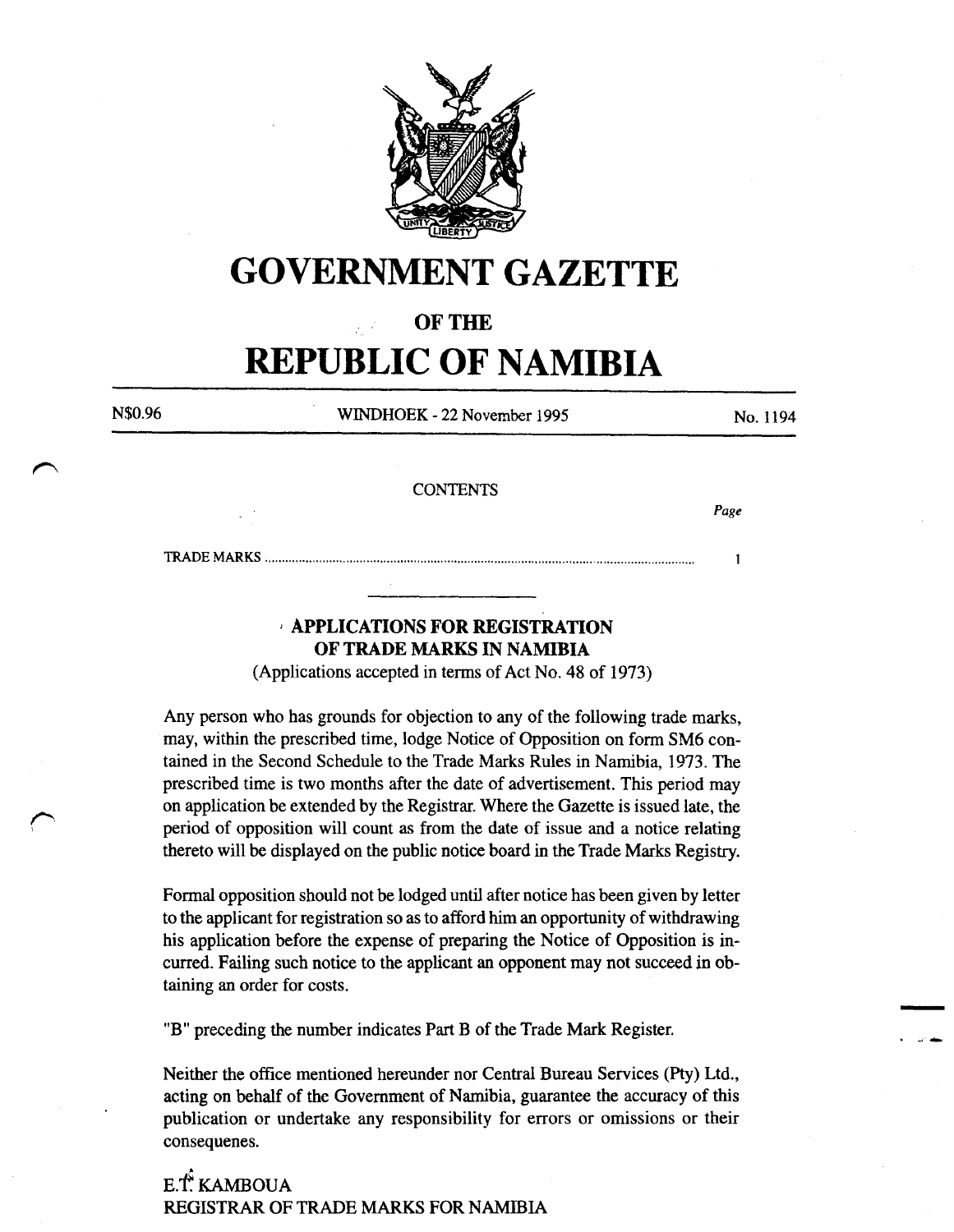93/0771 in Class 3: Bleaching preparations and other substances for laundry use; cleaning, polishing, scouring and abrasive preparations; soaps; perfumery, essential oils, cosmetics, hair lotions; dentrifices; in the name of **HERITAGE BRANDS** (PRO-PRIETARY) LIMITED, a South African company of Unit 1, Isando Park, 12 Foundry Road, Isando, Transvaal.

Address for Service: SPOOR AND FISHER, Standard Bank Chambers, Independence Avenue, Windhoek, Namibia.

FILED:  $17 \text{ AUGU}$   $1 \quad 3$ 

#### ROSEY'S

Registration of this trade mark shall give no right to the exclusive use of the word ROSE separately and apart from the mark.

B93/0320 in Class 30: Coffee, tea, cocoa, sugar, rice, tapioca, sago, artificial coffee; flour and preparations made from cereals, cereal preparations for food for human consumption included in the class, bread, pastry and confectionery, ices; honey, treacle; yeast, baking-powder; salt, mustard; vinegar, sauces (except salad dressings); spices; ice; in the name of WEETABIX LIMITED, a British company of Weetabix Mills, Burton Latimer, Kettering, Northants NN15 5JR, England. Address for Service: SPOOR AND FISHER, Standard Bank Chambers, Independence Avenue, Windhoek Namibia.

FILED: 14 APRIL 1993

#### WEETAFLAKES

Registration of this trade mark shall give no right to the exclusive use of the word FLAKES separately and apart from the mark.

Applicants admit that registration of this trade mark shall not debar others from the *bona fide* descriptive use in the ordinary course of trade of the word WHEAT.

The applicants undertake that, in use, the trade mark will only be used on products containing wheat.

93/0496 in Class 5: Pharmaceuticals including anti-cancer preparations; in the name of BRISTOL-MYERS SQUIBB COMPANY, a Delaware corporation of 345 Park Avenue, New York, New York 10154, United States of America. Address for Service: SPOOR AND FISHER, Standard Bank Chambers, Independence Avenue, Windhoek, Namibia.

FILED: 8 JUNE 1995

## **TAXCYTOL**

Associated with 93/0495

-

. ~-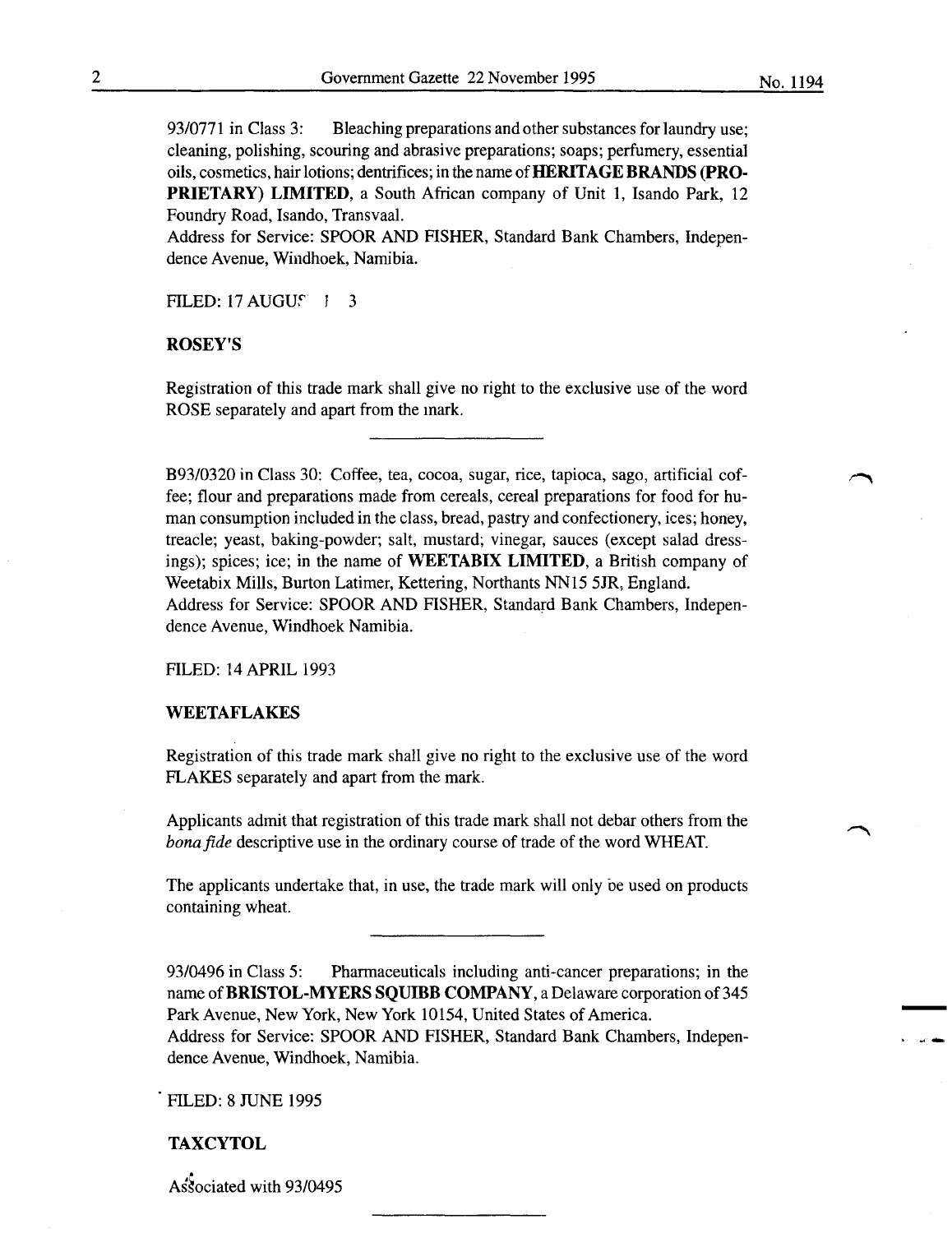3

-

92/0352 in Class 30: Coffee, tea, cocoa, sugar, rice, tapioca, sago, artificial coffee; flour and preparations made from cereals, bread, pastry, biscuits and confectionery, ices; honey, treacle; yeast, baking-powder; salt, mustard; vinegar, sauces (except salad dressings); spices; ice; in the name of ROYAL BEECH-NUT (PROPRI-ETARY) LIMITED, a South African company of Brine Avenue, Chloorkop, 1624, Transvaal.

Address for Service: SPOOR AND FISHER, Standard Bank Chambers, Independence Avenue, Windhoek, Namibia.

FILED: 7 APRIL 1992

## GRAND SLAM

Registration of this trade mark shall give no right to the exclusive use of the word GRAND separately and apart from the mark.

93/0322 in Class 30: Coffee, tea, cocoa, sugar, rice, tapioca, sago, artificial coffee; flour and preparations made from cereals, cereal preparations for food for human consumption included in the class, bread, pastry and confectionery, ices; honey, treacle; yeast, baking-powder; salt, mustard; vinegar, sauces (except salad dressings); spices; ice; in the name of WEETABIX LIMITED, a British company of Weetabix Mills, Burton Latimer, Kettering, Northants NN15 5JR, England. Address for Service: SPOOR AND FISHER, Standard Bank Chambers, Independence Avenue, Windhoek Namibia.

FILED: 14 APRIL 1993

**ALPEN** 

92/0031 in Class 1: Chemical products for industrial use; in the name of **SOLVAY** ENZYMES GmbH & CO. KG., a German company of Grosse Drakenburger Strasse 93-97, D-31582, Nienburg/Weser, Germany.

Address for Service: SPOOR AND FISHER, Standard Bank Chambers, Independence Avenue, Windhoek Namibia.

FILED: 6 JANUARY 1992

OPTIAMYL

Associated with 92/0032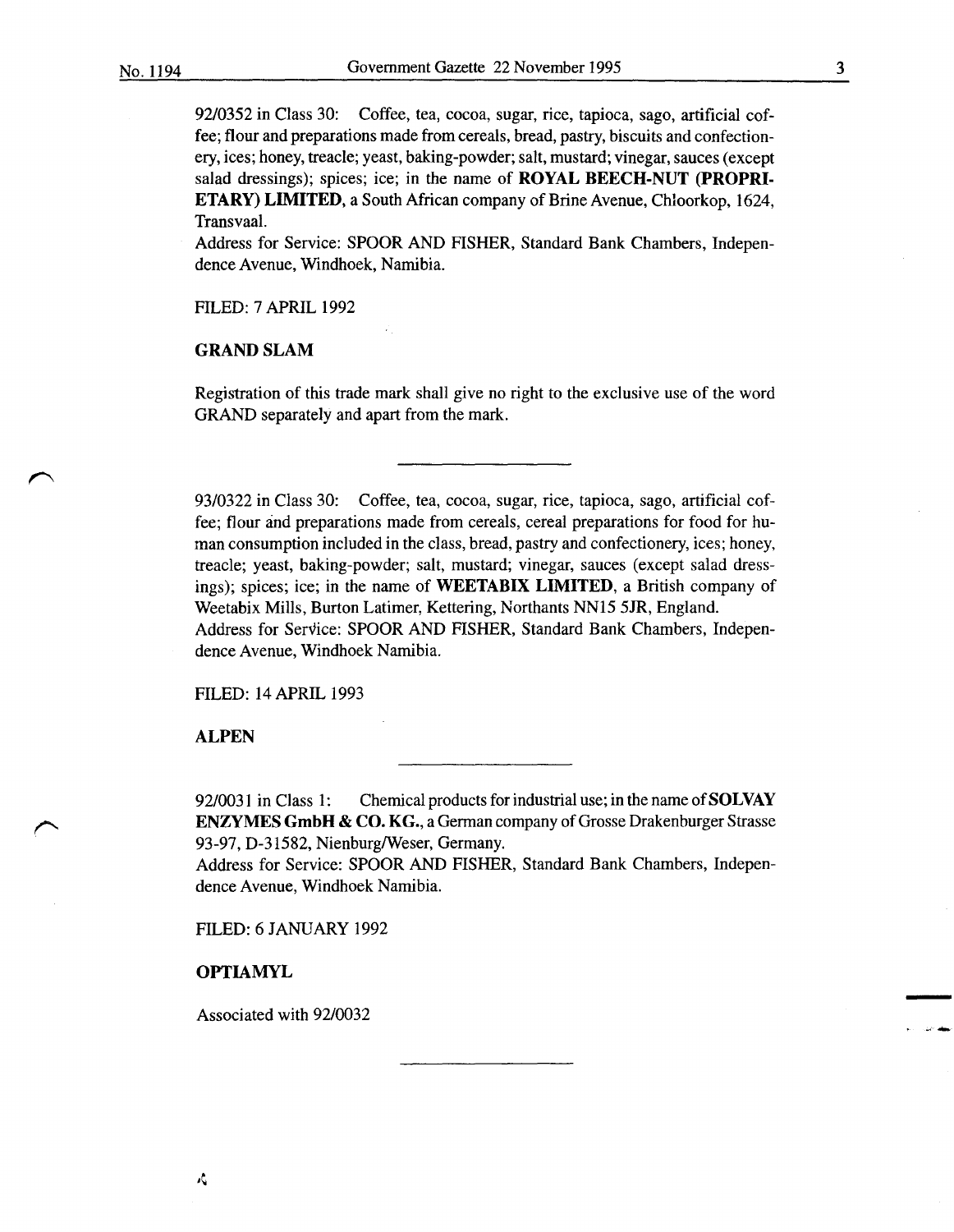92/0034 in Class 1: Chemical products for industrial use; in the name of **SOLVAY** ENZYMES GmbH & CO. KG., a German company of Grosse Drakenburger Strasse 93-97, D-31582, Nienburg/Weser, Germany.

Address for Service: SPOOR AND FISHER, Standard Bank Chambers, Independence Avenue, Windhoek Namibia.

FILED: 6 JANUARY 1992

#### OPTICLAR

92/0033 in Class 1: Chemical products for industrial use; in the name of **SOLVAY** ENZYMES GmbH & CO. KG., a German company of Grosse Drakenburger Strasse 93-97, D-31582, Nienburg/Weser, Germany.

Address for Service: SPOOR AND FISHER, Standard Bank Chambers, Independence Avenue, Windhoek Namibia.

FILED: 6 JANUARY 1992

## **OPTICLEAN**

Registration of this trade mark shall give no right to the exclusive use of the word CLEAN separately and apart from the mark.

92/0032 in Class 1: Chemical products for industrial use; in the name of **SOLVAY** ENZYMES GmbH & CO. KG., a German company of Grosse Drakenburger Strasse 93-97, D-31582, Nienburg/Weser, Germany.

Address for Service: SPOOR AND FISHER, Standard Bank Chambers, Independence Avenue, Windhoek Namibia.

FILED: 6 JANUARY 1992

#### **OPTIDEX**

Associated with 92/0031

93/0495 in Class 5: Pharmaceuticals including anti-cancer preparations; in the name of BRISTOL-MYERS SQUIBB COMPANY, a Delaware corporation of 345 Park Avenue, New York, New York 10154, United States of America. Address for Service: SPOOR AND FISHER, Standard Bank Chambers, Independence Avenue, Windhoek Namibia.

**FILED: 8 JUNE 1993** 

## TAXOL

Associated with 93/0496 . '"

-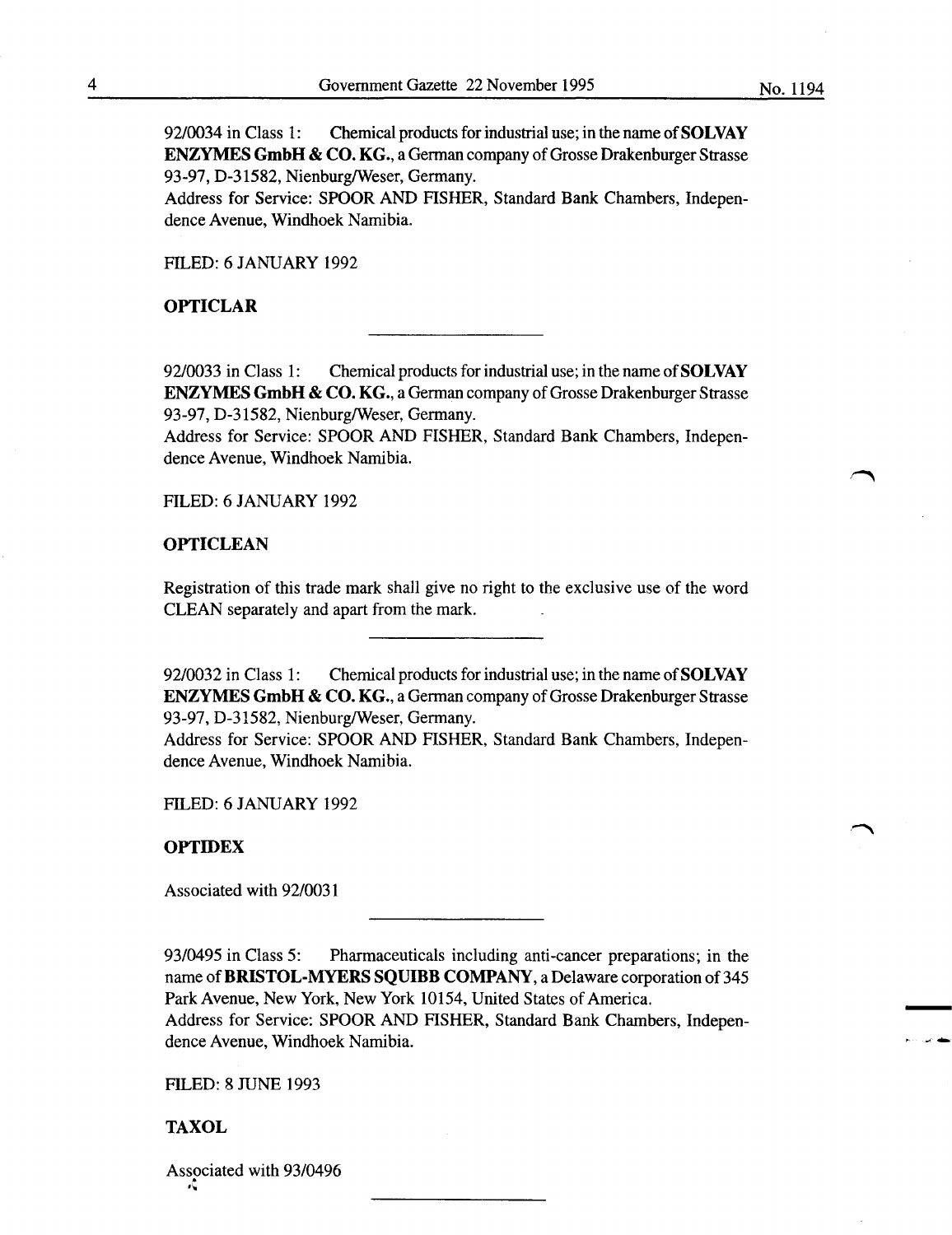91/0711 in Class 38: Telecommunications, facsimile, telex, telephone, telegram, message collection and transmission services; services for the transmission, storage and processing of data and of information by electronic, computer, cable, radio, radiopaging, teleprinter, teleletter, electronic mail, telecopier, television, microwave, laser beam or communication satellite means; services for the transmission, provision or display of information for business or domestic purposes from a computerstored data bank; services for the broadcasting or transmission of radio and television programmes; on-line information and advisory services relating to telecommunications and broadcasting; electronic data interchange services; hire, leasing and rental of telecommunications apparatus, installations, instruments, components and circuits, of electronic mail boxes, and of signalling apparatus; in the name of **BRIT-ISH TELECOMMUNICATIONS PLC,** an English public limited company of 81 Newgate Street, London, EC1A, 7AJ, England.

Address for Service: SPOOR AND FISHER, Standard Bank Chambers, Independence Avenue, Windhoek Namibia.





Associated with 91/0710

91/0710 in Class 9: Electrical, electronic, optical, electro-optical, monitoring (other than in vivo monitoring) radio, television, electrical control, testing (other than in vivo testing), signalling, checking, (supervision), radiopaging, radio-telephone and teaching apparatus and instruments; telecommunications installations, apparatus and telecommunications instruments; apparatus for recording, transmission processing, or reproduction of sound or images; cables and ducts, all for electrical telecommunications, or optical signal transmission; aerials; waveguides being electronic or telecommunications components included in Class 9; electronic apparatus and instruments, all for processing, logging, storing, transmission, reception and/or print-out of data; computers; microprocessors; encoding and decoding apparatus and instruments; calculators; discs, tapes, cards and wires, all being magnetic data carriers; discs, tapes and cards, all being opatical data carriers; computer software; encoded programs for computers and for data processing apparatus; keyboards, transceivers and controllers; satellite earth stations; parts and fittings for all the aforesaid goods, all included in class 9; in the name of **BRITISH TELECOMMUNICA-**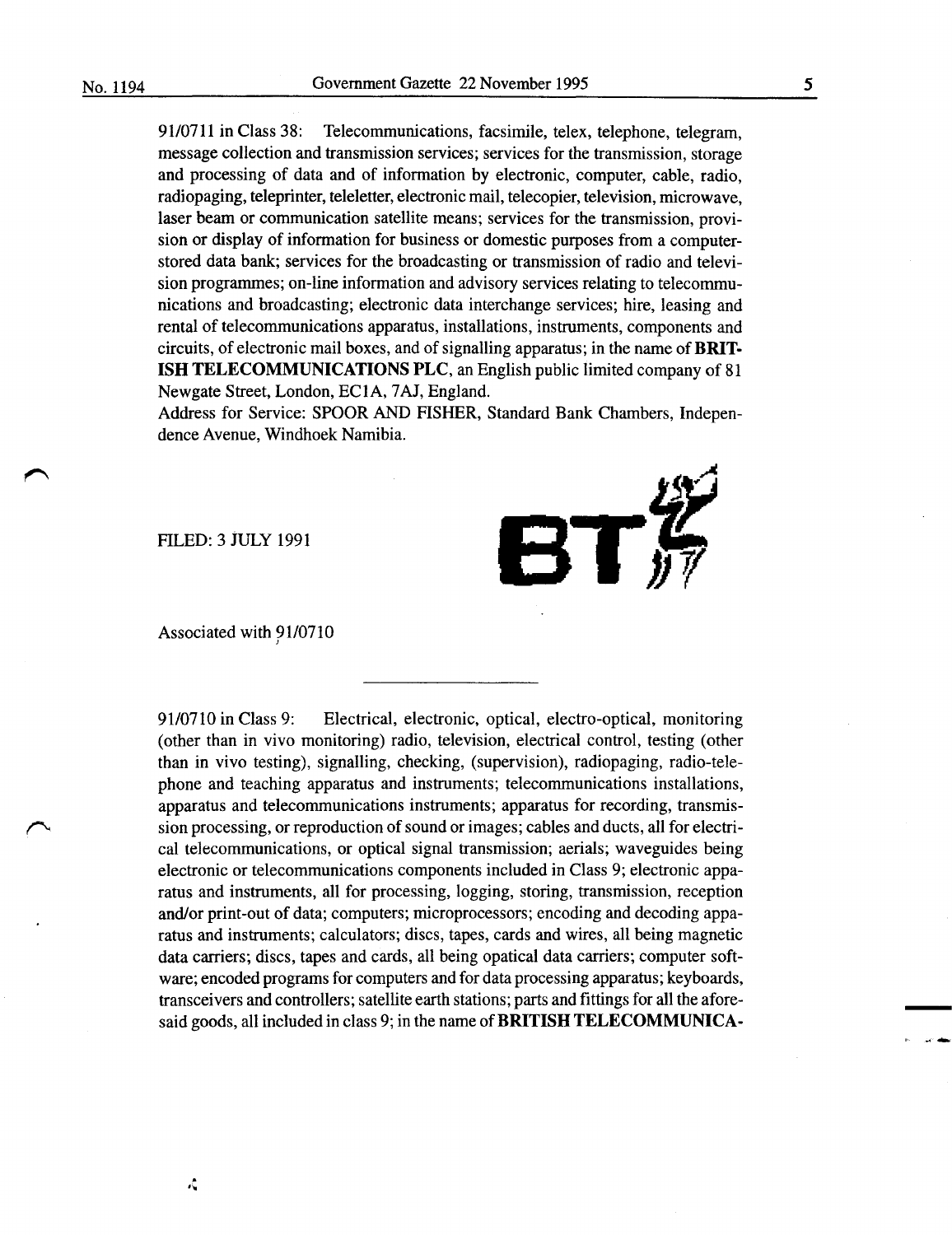-

TIONS PLC, an English public limited company of 81 Newgate Street, London, EC1A, 7AJ,England.

Address for Service: SPOOR AND FISHER, Standard Bank Chambers, Independence Avenue. Windhoek Namibia.

FILED: 3 JULY 1991



Associated with 91/0711

## NOTICE

#### RESTORATION OF LAPSED TRADE MARK

- 1. Application has been made for the restoration of the register of trade mark no. 68/073 PERACON Particulars of which are furnished below:
- 2. The relevant trade mark was advertised in the government gazette of 17 August 1992 as unpaid owing to the non-payment of renewal fees.
- 3. The owner of the trade mark now filed evidence to the effect that it is in his interest that the trade mark should be restored to the register and any party interested in this application may within two months of date of publication of this notice apply to me to inspect the documents filed in support of the application and to be furnished with copies hereof.
- 4. Particulars of trade mark is follows:

No. 68/073 in Part A of the trade mark register PERACON in class 5 in respect of Pharmaceutical substances, medicated plasters and all other chemicals prepared for use in medicine and pharmacy in the name of Kali- Chemie Aktiengesellschaft of 20 Hans - Böckler - Allee, 3 Hannover, Western Germany.

E.T. KAMBOUA REGISTRAR OF TRADE MARK

 $\mathbf{c}$  .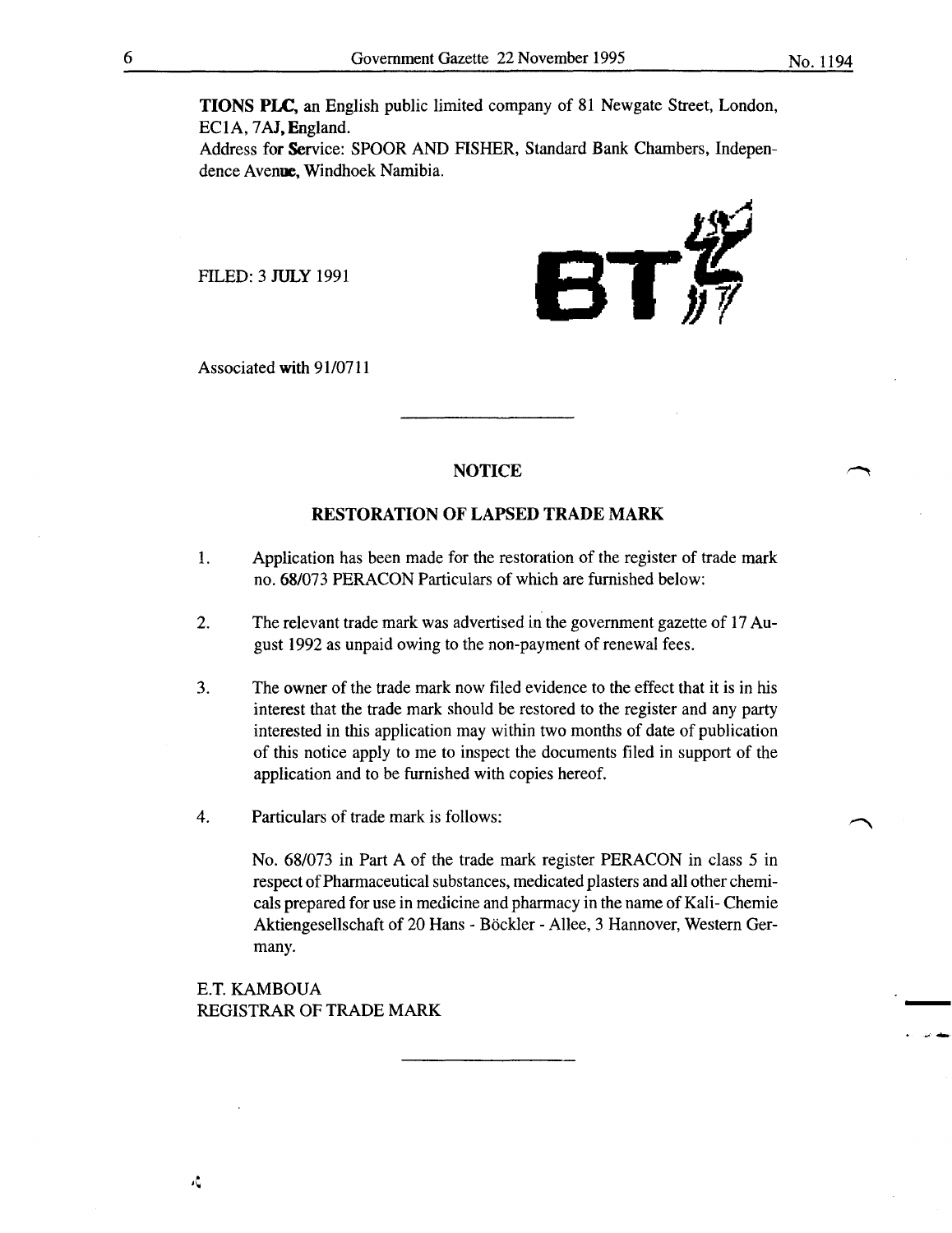#### **NOTICE**

## **RESTORATION OF LAPSED TRADE MARK**

- 1. Application has been made for the restoration of the register of trade mark no. 68/074 PANKREOFLAT Particulars of which are furnished below:
- 2. The relevant trade mark was advertise in the government gazette of 17 August 1992 as unpaid owing to the non-payment of renewal fees.
- 3. The owner of the trade mark now filed evidence to the effect that it is in his interest that the trade mark should be restored to the register and any party interested in this application may within two months of date of publication of this notice apply to me to inspect the documents filed in support of the application and to be furnished with copies hereof.
- 4. Particulars of trade mark is follows:

No. 68/074 in Part A of the trade mark register in class 5 in respect of Pharmaceutical substances, medicated plasters and all other chemicals prepared for use in medicine and pharmacy in the name of Kali- Chemie Aktiengesellschaft of 20 Hans - Böckler - Allee, 3 Hannover, Western Germany.

## E.T. KAMBOUA REGISTRAR OF TRADE MARKS

式

#### **NOTICE**

## **RESTORATION OF LAPSED TRADE MARK**

- 1. Application has been made for the restoration of the register of trade mark no. 68/075 VALMANE Particulars of which are furnished below:
- 2. The relevant trade mark was advertise in the government gazette of 17 August 1992 as unpaid owing to the non-payment of renewal fees.
- 3. The owner of the trade mark now filed evidence to the effect that it is in his interest that the trade mark should be restored to the register and any party interested in this application may within two months of date of publication of this notice apply to me to inspect the documents filed in support of the application and to be furnished with copies hereof.

. ~-